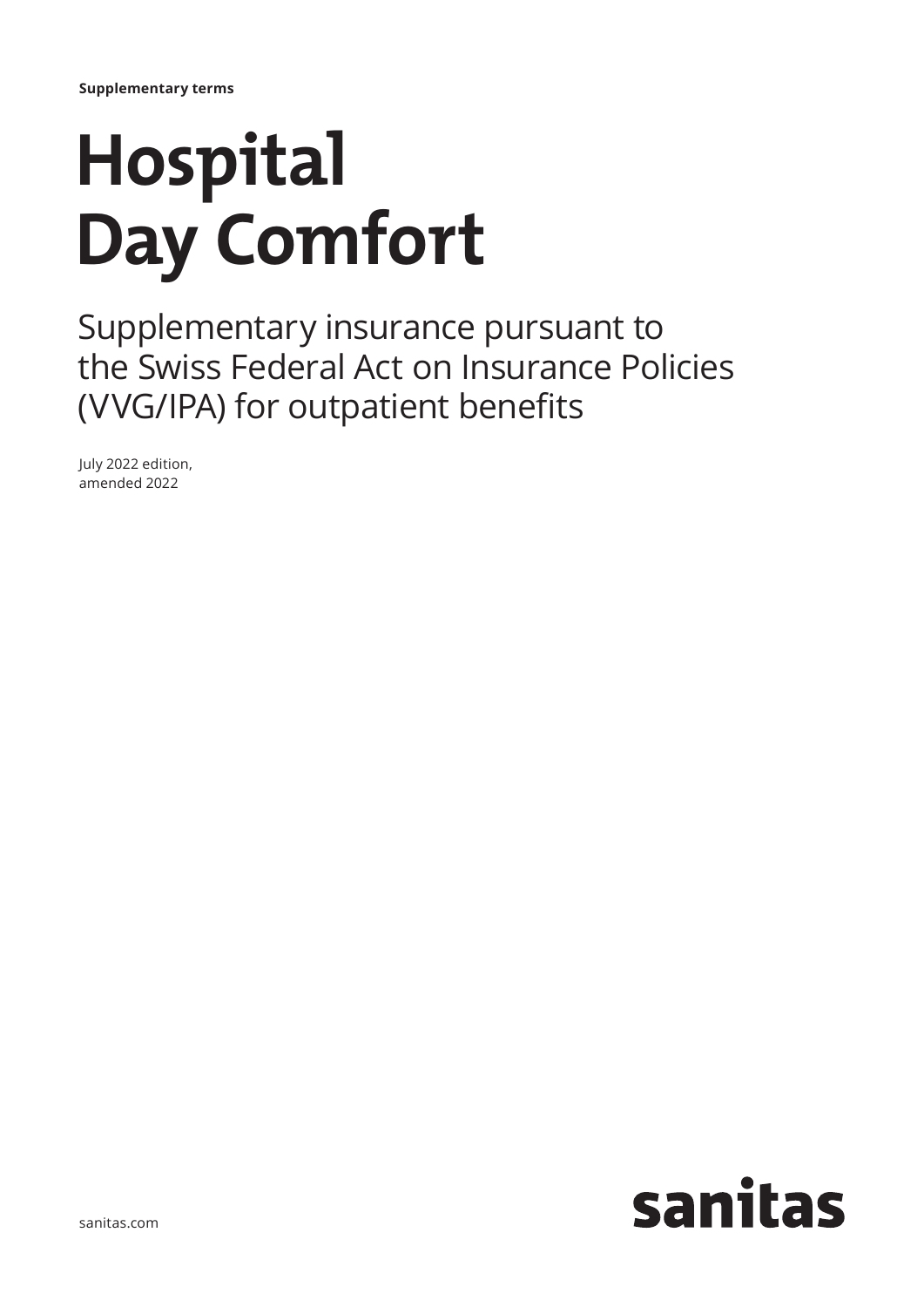# **1 Purpose and basis**

The Hospital Day Comfort supplementary insurance plan covers the cost of outpatient procedures not covered by the Swiss Federal Health Insurance Act (KVG/HIA) plus any benefits directly in connection with these (in accordance with points 4, 5 and 6 below) that are provided by an accredited Sanitas partner institution and justified on medical grounds. Further insured benefits are described in these supplementary terms.

The insurance pays costs that exceed the benefits paid under mandatory basic health insurance pursuant to the Swiss Federal Health Insurance Act (KVG/HIA) and other social insurance pursuant to point 2 of the general terms of insurance.

If other insurance policies also provide supplementary or subsidiary cover, the statutory rules apply in the event of multiple insurance.

Risk of accident and maternity benefits are covered.

The basis of these supplementary terms is the general terms of insurance for supplementary insurance plans pursuant to the Swiss Federal Act on Insurance Policies (VVG/IPA). These supplementary terms differ from the general terms of insurance for supplementary insurance plans as described under point 9 below.

# **2 Geographic coverage**

The insurance covers benefits claimed in Switzerland. The insured person must have their legal domicile in Switzerland and must be subject to the compulsory insurance requirement under KVG/HIA.

Benefits abroad are not covered under this supplementary insurance plan.

# **3 Definitions**

## **1 Healthcare provider**

Healthcare providers accredited by Sanitas are people or institutions that provide medical services for the insured person and have concluded a contractual agreement with Sanitas. These include doctors, outpatient clinics and hospitals. Accredited healthcare providers are people or institutions included on the list of accredited Sanitas partner institutions.

If benefits are claimed outside of Sanitas partner institutions, only service providers that have a corresponding mandate and that are included on the cantonal list of hospitals are accredited. This provision is based on point 6 of these supplementary terms, "Benefits outside of Sanitas partner institutions (in Switzerland)".

## **2 List**

Sanitas maintains a list of all accredited Sanitas partner institutions and partner services. The list is an integral part of these supplementary terms. The current list is published on digital customer channels (e.g. Sanitas website) or can be requested from Sanitas. Sanitas reserves the right to change this list unilaterally at any time.

# **4 Benefits for outpatient procedures and benefits directly related to outpatient procedures**

## **1 Free choice of doctors among accredited Sanitas partner institutions**

This insurance covers the cost of the free choice of doctors from among accredited Sanitas partner institutions for outpatient procedures. Insured persons are entitled to benefits for procedures carried out at an accredited Sanitas partner institution as per the list.

## **2 Privacy and comfort in accredited Sanitas partner institutions**

Benefits include the cost of a private recovery area and meals on the day of the procedure at an accredited Sanitas partner institution as per the list. The insurance covers costs incurred for outpatient procedures that are not covered by mandatory basic health insurance pursuant to KVG/HIA in accordance with the contractual agreement concluded with the respective accredited Sanitas partner institution.

## **3 Transport to and from the hospital/clinic**

The costs of travel for the insured person and an accompanying person by public transport, taxi or other mobility provider as well as by private transport (excl. medically indicated transport as per Art. 25 KVG/HIA) are covered, provided they are directly related to the outpatient procedure.

On submission of invoices/receipts, a maximum of CHF 500 per insured outpatient procedure, up to a maximum CHF 1,000 per calendar year, will be paid towards

- the actual travel costs for travel by public transport, taxi or other mobility provider; CHF 80 per kilometre for private transport
- the cost of parking at the place of treatment for the insured person and an accompanying person

The cost of travel and parking will be reimbursed for one day before and one day after the procedure and the day of the procedure itself. The insurance covers the cost of one return trip per procedure.

## **4 Overnight accommodation**

On submission of invoices/receipts, a maximum of CHF 500 per outpatient procedure, up to a maximum of CHF 1,500 per calendar year, will be paid towards overnight accommodation that is not medically indicated. The insurance covers the cost of overnight accommodation for the night before and the night after the procedure, including meals for the insured person in an accredited Sanitas partner institution, in a hotel (including for their accompanying person) or with another commercial accommodation provider (including their accompanying person).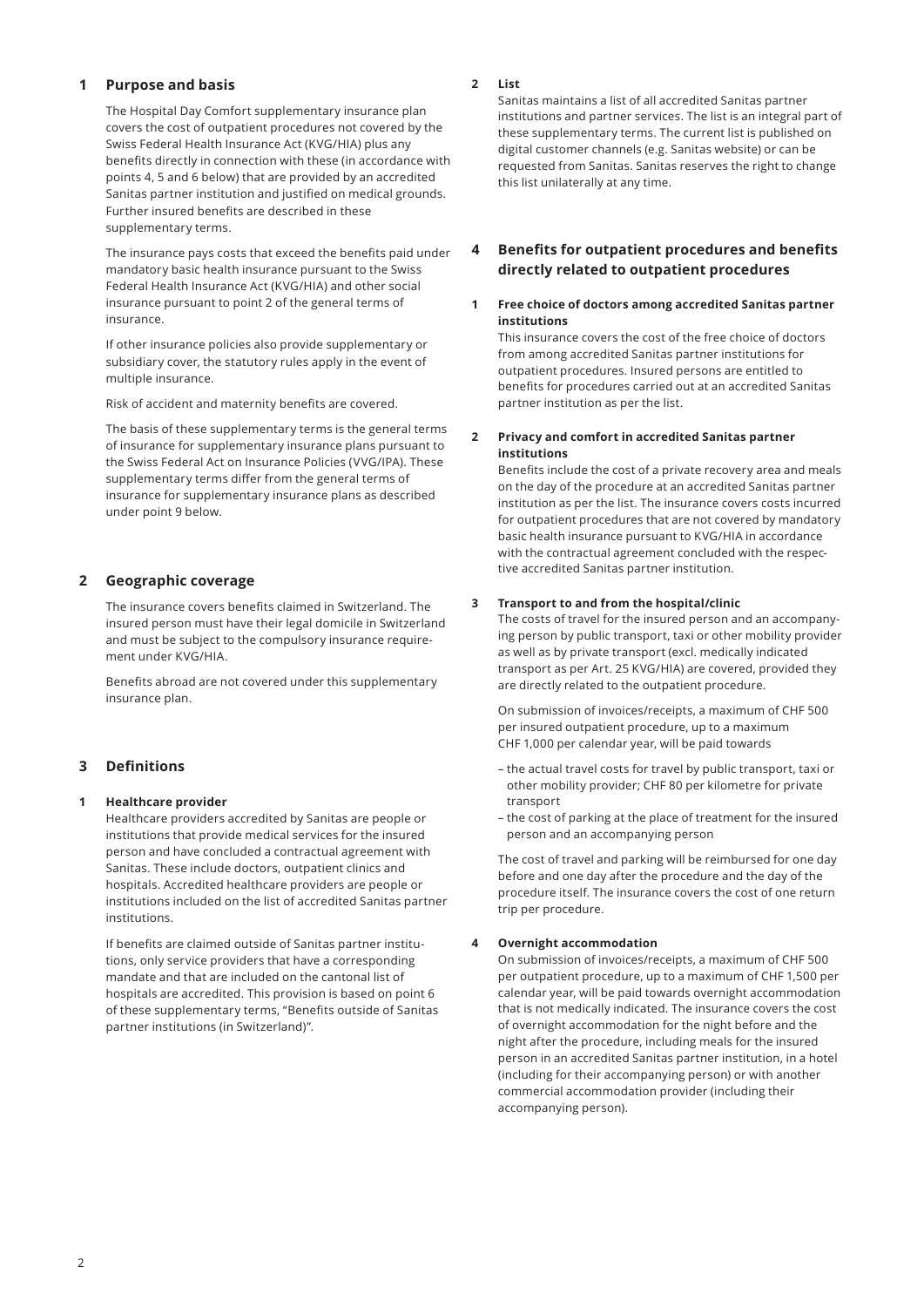# **5 Further medical and organisational benefits**

## **1 Innovative procedures, instruments and tools for diagnosis and treatment**

In connection with the outpatient procedure, the costs, up to a maximum of CHF 5,000 per calendar year, will be assumed for the following benefits that are not covered under mandatory basic health insurance pursuant to KVG/HIA:

- innovative diagnostic and therapeutic procedures, aids, equipment, implants as well as materials and items that are deemed to be effective, expedient, economical and medically indicated
- innovative treatment based on the latest medical findings

The insured benefits are included in the list of accredited Sanitas partner institutions and benefits.

#### **2 Home help and meal delivery**

With a medical prescription, the costs of home help are reimbursed according to detailed invoices with a breakdown of dates, times and costs (overview of the hours and days on which the home help was used), provided that the home help is provided by a person who does not live in the same household. The person running the household and insured with Sanitas is entitled to this benefit for a maximum of 30 days before and/or after the outpatient procedure. Home help services include household cleaning, shopping, cooking, washing, ironing and gardening/plant care. After the outpatient procedure, the costs of meals provided by a delivery service are covered.

The following benefits are covered per procedure, totalling up to CHF 60 per day:

- home help before and/or after the procedure for up to a maximum of 30 days
- food delivery after the procedure for up to a maximum of 14 days

A maximum of CHF 1,800 will be paid in total per procedure towards home help and meal delivery.

#### **3 Care services**

For a maximum of 30 days before and/or after the insured person's outpatient procedure, the costs of the following care services will be covered based on detailed invoices with a breakdown of dates, times and costs (overview of the hours and days on which the care services were used):

- a maximum of CHF 400 per outpatient procedure for childcare for the insured person's own children or foster children up to the age of 16 by a person of their trust
- a maximum of CHF 1,000 for a dependent person who was previously cared for by the insured person for care services by a person of their trust
- a maximum of CHF 200 per outpatient procedure for pet care services provided by a commercial animal services provider, e.g. animal homes

Care services are only reimbursed if the insured person cannot perform the services himself/herself on medical grounds and has a medical prescription.

Costs are covered up to a maximum of CHF 1,000 per outpatient procedure, up to CHF 2,000 per calendar year.

# **6 Benefits outside of Sanitas partner institutions (in Switzerland)**

If an outpatient procedure is performed outside the partner network, the following benefits are covered:

– full cost coverage up to the maximum specified amounts and benefit period in accordance with the supplementary terms as per point 4.3 "Transport to and from the hospital/ clinic", point 4.4 "Overnight accommodation (only in a hotel or with another commercial accommodation provider)", point 5.2 Home help and meal delivery", and point 5.3 "Care services".

Other benefits are not covered under this supplementary insurance plan.

## **7 Entitlement to benefits**

#### **1 General entitlement to benefits**

For the costs to be covered by Sanitas, Sanitas must provide a commitment to cover costs/confirmation of cover. This must be applied for prior to admission. If a commitment to cover costs/confirmation of cover from Sanitas is not available on admission, Sanitas reserves the right not to reimburse the costs or only to reimburse them in part. In the event of an emergency, a commitment to cover costs/confirmation of cover must be obtained from Sanitas within three days of the procedure at the latest.

## **2 Entitlement to benefits with an alternative insurance model**

Customers insured under an alternative insurance model for mandatory basic health insurance pursuant to KVG/HIA (e.g. family doctor model, telemedicine, or a model with a limited choice of healthcare providers) must also comply with the supplementary terms of the alternative insurance model for this insurance plan.

# **8 Benefit exclusions**

In addition to the benefit exclusions listed in Article 7 of the general terms of insurance for supplementary insurance, this supplementary insurance plan does not cover the following procedures, which are not deemed to be outpatient procedures under this contract:

- one-time and recurring administration of medication (excluding maternity benefits)
- one-time and recurring radiotherapy
- one-time and recurring light therapy (UVA or UVB therapy)
- blood cleansing procedures (dialysis)
- injections and infusions (e.g. chemotherapy, treatment of iron deficiency, administration of medication, etc.)
- punctures (e.g. blood test, removal of tissue and liquid samples, etc.)
- imaging procedures (e.g. x-rays, ultrasound, computer tomography, ECG)
- nail trephination (subungual haematoma), incision or drainage for nail bed inflammation
- minor skin procedures with a wound up to 2 cm2 for benign diseases